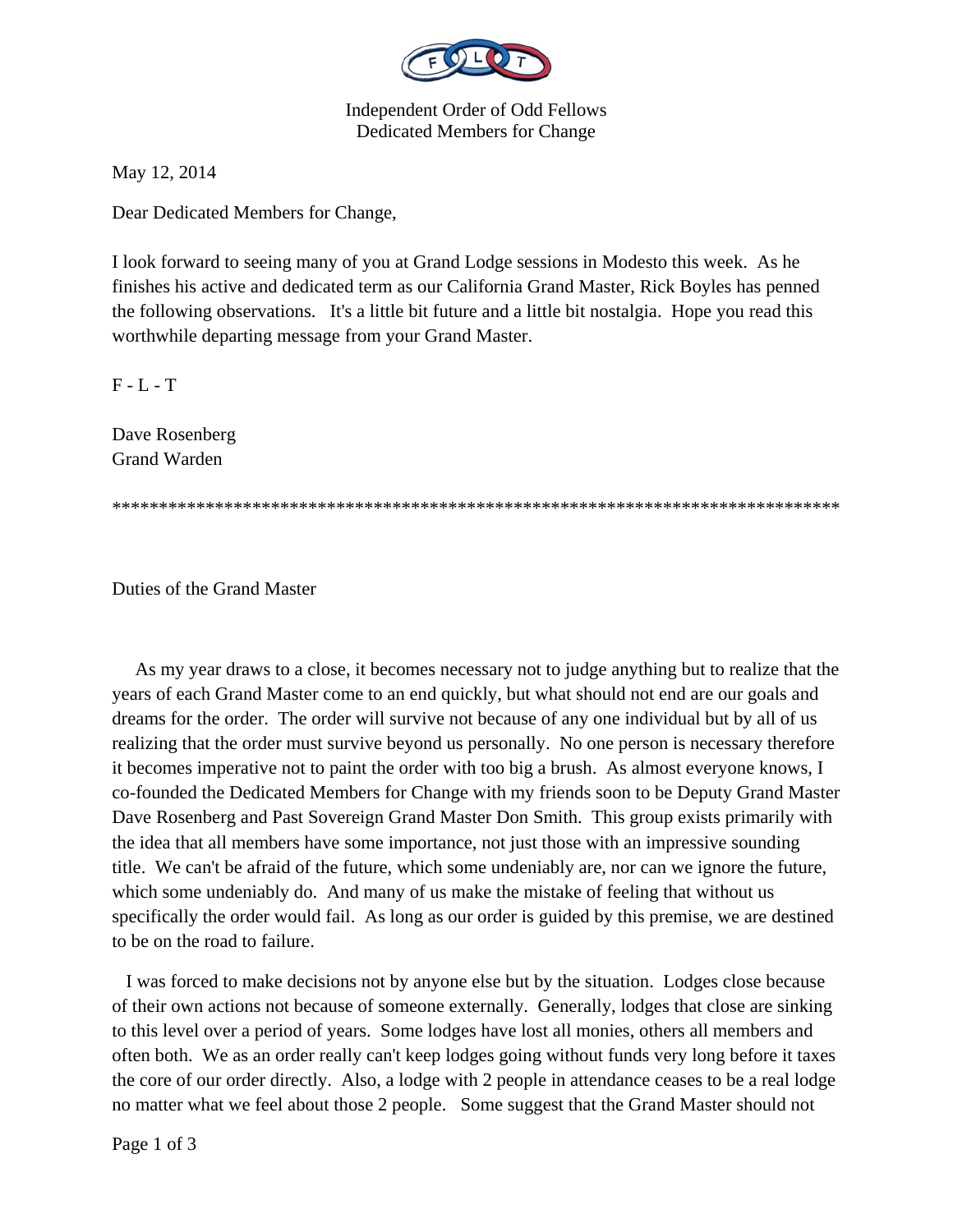

Independent Order of Odd Fellows Dedicated Members for Change

close any lodges, but this is literally impossible, because eventually without a sustainable income lodges go broke, and without a sustainable membership base eventually lodges end up being unattended. Lodges must meet not just because our codes say so, but also because if they don't, bills end up being unpaid, and our buildings end up being shadows of the past. Some lodges can be resurrected but often times the resurrection is as unique as the original lodge was before its descent into failure.

 In our state, because of our high level of income, our diversity of interests, such as our two retirement communities, our Rebekah Children's Services, our Three Links Camp, 120 lodges and other ventures, we are really too complex as a unit to be governed by just one individual no matter how well meaning, we have to have a Board of Directors. This Board of Directors comprised of quite a few members, now, according to our code, represents our order when it is not in session. Therefore, it is mandated to address serious issues each time it meets, and will often direct the Grand Master to proceed in a certain manner. Some feel that the Grand Master is the ultimate authority and while this may seem romantic it is not very logical. The U.S. government does not exist like that nor does any other democratic seat of government because real governing is supposed to be by the people in general. Therefore, in my year, if the board of directors directed me to send a letter, I did send a letter under their counsel. If you were to stop and realize that otherwise you are asking the Grand Master to every year decide the fate of all members, of all financial units, of all corporations, solely by himself, you might come to the realization that this is by its definition ludicrous and dangerous. In fact, I believe that our state remains the healthiest state in income and membership by virtue of this arrangement, and if the order as a whole recognized this they would immediately make this arrangement in every state. Let's face facts - we can't survive as an order, if we don't have someone independent of the annual fraternal officers guiding the ship. Some feel that we should abolish the Board of Directors, but this is on its face, a simplistic view, and really has no merit. What, for example, would the Grand Master do with personnel issues at one of our entities? It's scary to assume that we would empower any one person, no matter how well meaning, to take this on. By our code, the Grand Master is in charge of all "fraternal issues" brought before them, and this is the correct point of view. Over the years, our code has changed to reflect the proper view and a Grand Master often enters the financial end at his or her own peril. The Grand Master is most mistaken when they don't listen to counsel. That is why our board exists - to maintain counsel - to realize that issues are more complex than one person can often comprehend. There is also some discussion that there should be no executive session, that all minutes, no matter how delicate the situation, be shared with all members. This is also dangerous, since delicate issues are by their nature, complex and infused with personal animosities and perhaps personal attacks. Would it be healthy to spread these to the order in general? Of course not, and it may be injurious to the board members who are empowered by the order to review these issues.